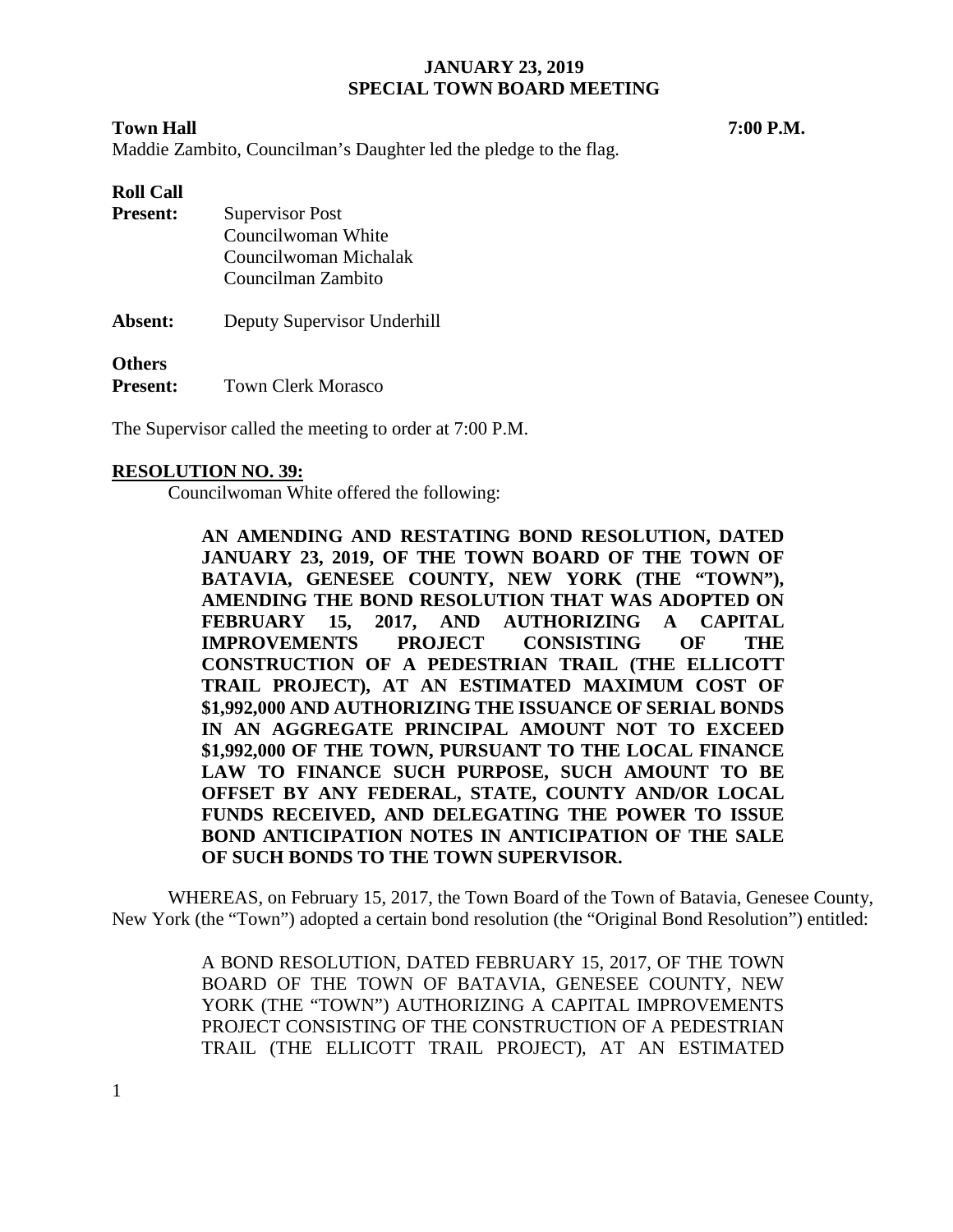MAXIMUM COST OF \$1,616,000 AND AUTHORIZING THE ISSUANCE OF SERIAL BONDS IN AN AGGREGATE PRINCIPAL AMOUNT NOT TO EXCEED \$1,616,000 OF THE TOWN, PURSUANT TO THE LOCAL FINANCE LAW TO FINANCE SUCH PURPOSE, SUCH AMOUNT TO BE OFFSET BY ANY FEDERAL, STATE, COUNTY AND/OR LOCAL FUNDS RECEIVED, AND DELEGATING THE POWER TO ISSUE BOND ANTICIPATION NOTES IN ANTICIPATION OF THE SALE OF SUCH BONDS TO THE TOWN SUPERVISOR.

and

WHEREAS, the Town Board wishes to modify the Original Bond Resolution for the primary purpose of modifying the scope of the project to extend the pedestrian trail from 4.6 miles to 4.9 miles and to make other modifications to the Original Bond Resolution as may be consistent with the project plan and the law; and

WHEREAS, due to an increase in the cost of materials and labor and a modification to the scope of the project, the Town Board wishes to modify the Original Bond Resolution for the primary purposes of increasing: a) the estimated maximum cost of the project from \$1,616,000 to \$1,992,000 and b) the amount of serial bonds authorized to be issued from \$1,616,000 to \$1,992,000, and to make other modifications to the Original Bond Resolution as may be consistent with law; and

WHEREAS, the Original Bond Resolution is being modified to include additional improvements as previously described, and is otherwise being reaffirmed and ratified in all other material respects; and

WHEREAS, the Town Board now wishes to amend and restate (in its entirety) the original February 15, 2017 Bond Resolution for the reasons identified above, and to make other determinations to the Original Bond Resolution as may be consistent with law; and

WHEREAS, the Town has previously issued bond anticipation notes pursuant to the Original Bond Resolution, but has not yet entered into permanent financing arrangements thereunder (i.e., the issuance of long-term serial bonds); and

#### NOW THEREFORE,

BE IT RESOLVED, by the Town (by the favorable vote of not less than two-thirds of all the members of the Board) as follows:

SECTION 1. The Town is hereby authorized to undertake a capital improvements project known as the Ellicott Trail project generally consisting of the construction of an approximate 4.9 mile pedestrian trail, such work to include, where applicable, the reconstruction and installation of bike lanes, pedestrian bridges, signage, pedestrian safety improvements, streetscape improvements, installation of a new pedestrian bridge and the refurbishment of an old railroad bridge, as well as other such improvements as more fully identified in (or contemplated by) a report prepared by Barton & Loguidice, D.P.C., including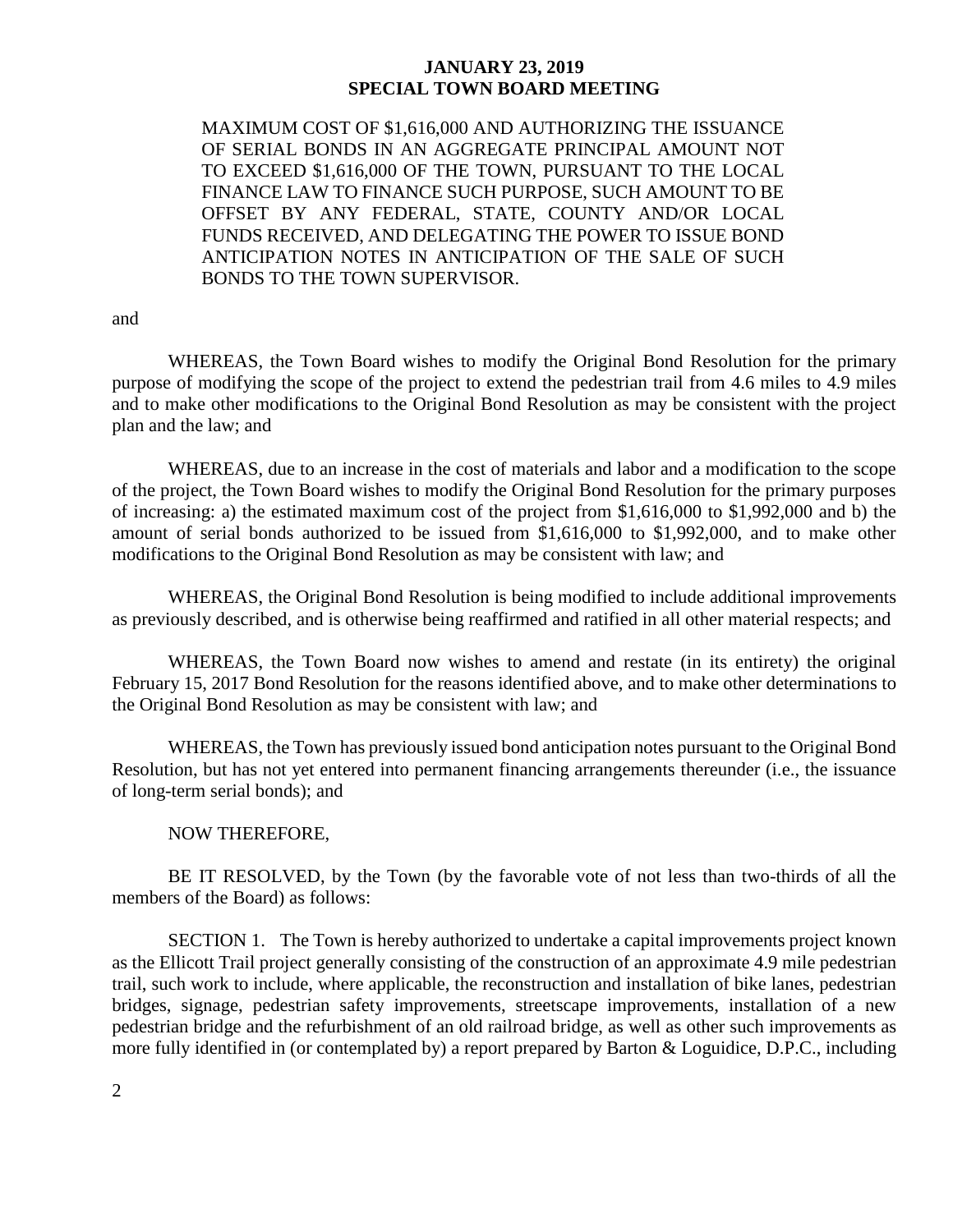all preliminary work and necessary equipment, materials and related site work and all preliminary costs and other improvements and costs incidental thereto and in connection with the financing thereof (collectively, the "Purpose"). The estimated maximum cost of the Purpose is \$1,992,000.

SECTION 2. The Town Board plans to finance the estimated maximum cost of the Purpose by the issuance of serial bonds in an aggregate principal amount not to exceed \$1,992,000 of the Town, hereby authorized to be issued therefore pursuant to the Local Finance Law, such amount to be offset by any federal, state, county and/or local funds received. Unless paid from other sources or charges, there shall annually be levied on all the taxable real property of the Town a tax sufficient to pay the principal of and interest on such bonds or notes as the same become due and payable.

SECTION 3. It is hereby determined that the Purpose is an object or purpose described in subdivision 19(c) of paragraph (a) of Section 11.00 of the Local Finance Law, and that the period of probable usefulness of the Purpose is 15 years; however, the bonds issued pursuant to this resolution, and any bond anticipation notes issued in anticipation of the sale of said bonds, will mature no later than five years from the date of original issuance of such bonds or notes.

SECTION 4. Current funds are not required to be provided prior to the issuance of the bonds authorized by this resolution or any notes issued in anticipation of the sale of such bonds.

SECTION 5. It is hereby determined the proposed maturity of the obligations authorized by this resolution will not be in excess of five years.

SECTION 6. The faith and credit of the Town are hereby irrevocably pledged for the payment of the principal of and interest on such bonds (and any bond anticipation notes issued in anticipation of the sale of such bonds) as the same respectively become due and payable. An annual appropriation will be made in each year sufficient to pay the principal of and interest on such bonds or notes becoming due and payable in such year. Unless paid from other sources or charges, there will annually be levied on all the taxable real property of the Town a tax sufficient to pay the principal of and interest on such bonds or notes as the same become due and payable.

SECTION 7. Subject to the provisions of this resolution and of the Local Finance Law, and pursuant to the provisions of Section 21.00 relative to the authorization of the issuance of bonds with substantially level or declining annual debt service, Section 30.00 relative to the authorization of the issuance of bond anticipation notes and of Section 50.00, Sections 56.00 to 60.00, Section 62.00, Section 62.10, Section 63.00, and Section 164.00 of the Local Finance Law, the powers and duties of the Town Board pertaining or incidental to the sale and issuance of the obligations herein authorized, including but not limited to authorizing bond anticipation notes and prescribing the terms, form and contents and details as to the sale and issuance of the bonds herein authorized and of any bond anticipation notes issued in anticipation of said bonds, and the renewals of said notes, are hereby delegated to the Town Supervisor, the chief fiscal officer of the Town. Without in any way limiting the scope of the foregoing delegation of powers, the Town Supervisor, to the extent permitted by Section 58.00(f) of the Local Finance Law, is specifically authorized to accept bids submitted in electronic format for any bonds or notes of the Town.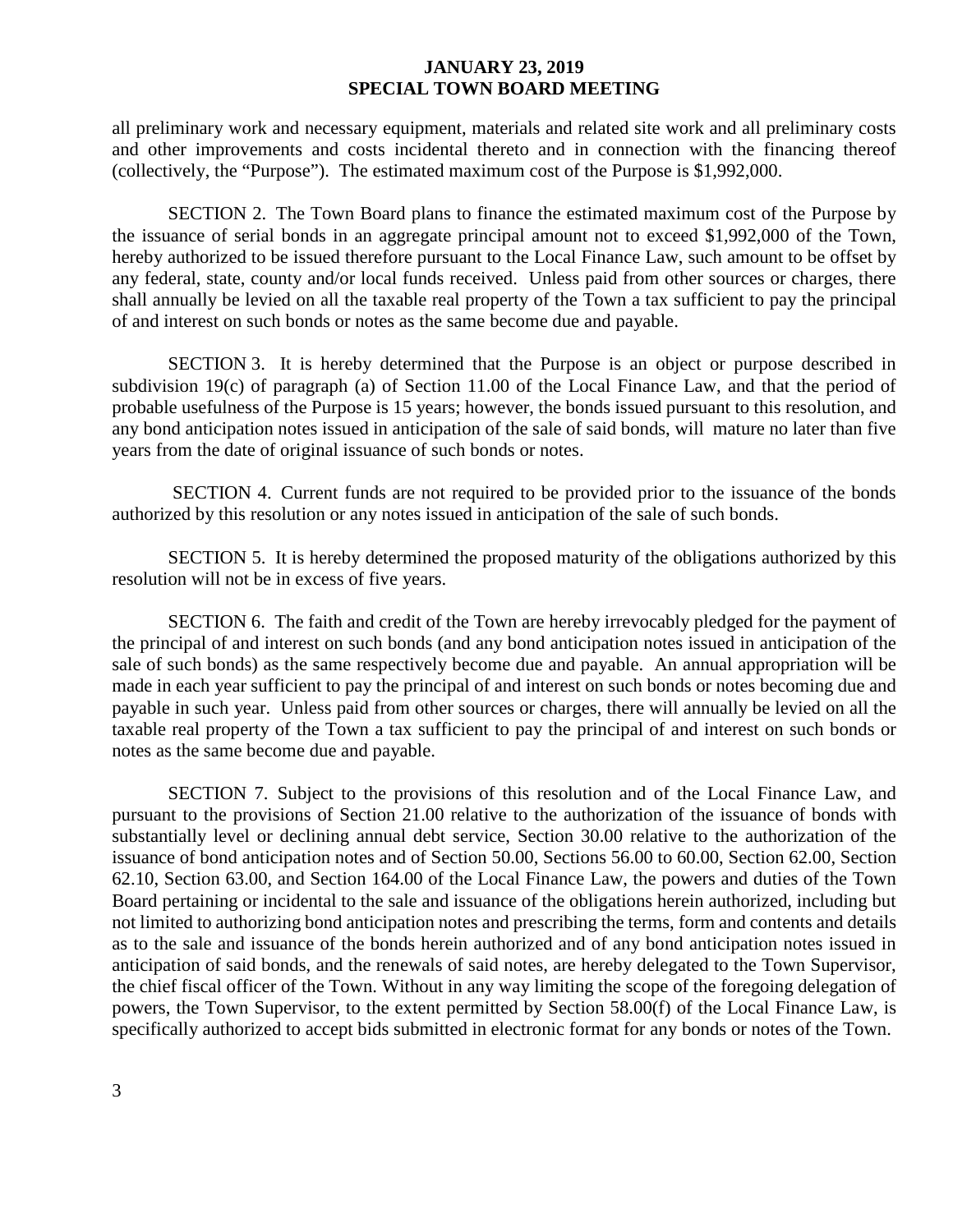SECTION 8. The temporary use of available funds of the Town, not immediately required for the purpose or purposes for which the same were borrowed, raised or otherwise created, is hereby authorized pursuant to Section 165.10 of the Local Finance Law, for the purpose or purposes described in Section 1 of this resolution. The Town then reasonably expects to reimburse any such expenditures (to the extent made after February 15, 2017 or within 60 days prior to the earlier of (a) February 15, 2017 or (b) the date of any earlier expression by the Town of its intent to reimburse such expenditures) with the proceeds of the bonds authorized by Section 2 of this resolution (or with the proceeds of any bond anticipation notes issued in anticipation of the sale of such bonds). This resolution shall constitute the declaration (or reaffirmation) of the Town's original declaration of its "official intent" to reimburse the expenditures authorized by Section 2 hereof with such bond or note proceeds, as required by United States Treasury Regulations Section 1.150-2.

SECTION 9. The Town Supervisor is further authorized to take such actions and execute such documents as may be necessary to ensure the continued status of the interest on the bonds authorized by this resolution, and any notes issued in anticipation thereof, as excludable from gross income for federal income tax purposes pursuant to Section 103 of the Internal Revenue Code of 1986, as amended (the "Code") and may designate the bonds authorized by this resolution, and any notes issued in anticipation thereof, as "qualified tax-exempt bonds" in accordance with Section 265(b)(3) of the Code.

SECTION 10. The Town Supervisor is further authorized to enter into a continuing disclosure agreement with the initial purchaser of the bonds or notes authorized by this resolution, containing provisions which are satisfactory to such purchaser in compliance with the provisions of Rule 15c2-12, promulgated by the Securities and Exchange Commission pursuant to the Securities Exchange Act of 1934.

SECTION 11. The Town has complied with applicable federal, state and local laws and regulations regarding environmental matters, including compliance with the New York State Environmental Quality Review Act ("SEQRA"), comprising Article 8 of the Environmental Conservation Law and, in connection therewith, duly issued a negative declaration and/or other applicable documentation, and therefore, no further action under the SEQRA is necessary.

SECTION 12. In the absence or unavailability of the Town Supervisor, the Deputy Town Supervisor is hereby specifically authorized to exercise the powers delegated to the Town Supervisor in this resolution.

SECTION 13. The validity of such serial bonds or of any bond anticipation notes issued in anticipation of the sale of such serial bonds may be contested only if:

1. (a) such obligations were authorized for an object or purpose for which the Town is not authorized to expend money, or

(b) the provisions of the law which should be complied with as of the date of publication of this notice were not substantially complied with

4 and an action, suit or proceeding contesting such validity is commenced within 20 days after the date of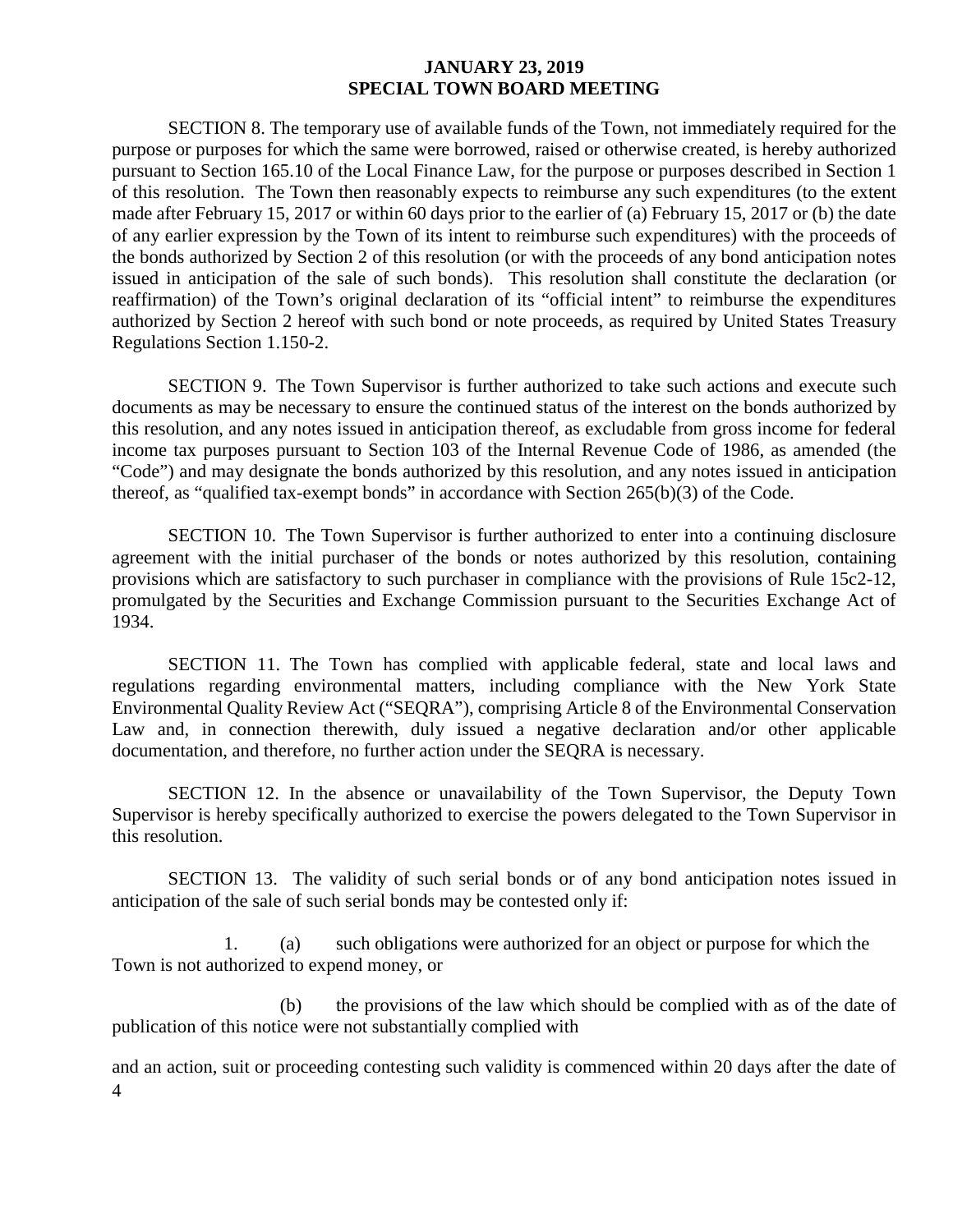such publication of this notice, or

2. such obligations were authorized in violation of the provisions of the Constitution of New York.

SECTION 14. The Town Clerk is hereby authorized and directed to publish this resolution, or a summary thereof, together with a notice in substantially the form provided by Section 81.00 of the Local Finance Law, in the official newspaper(s) of the Town, or if no newspaper(s) have been so designated, then in a newspaper having general circulation in the Town, which newspaper shall be designated by the Town Board in a separate resolution.

SECTION 15. Nothing in this amendment shall affect the validity of the original February 15, 2017 bond resolution, or any action taken there under and any such actions are hereby ratified.

SECTION 16. This resolution is effective immediately.

\* \* \* \*

The question of the adoption of the foregoing resolution (including the amending and restating bond resolution) was duly put to vote on a roll call, which resulted as follows:

AYES: Councilwoman White Councilman Zambito Councilwoman Michalak Supervisor Post

NOES:

ABSENT: Daniel Underhill

The foregoing resolution was thereupon declared duly adopted.

**Second by**: Councilman Zambito **Ayes:** White, Zambito, Michalak, Post **APPROVED by unanimous vote** (4-0)

### **RESOLUTION NO. 40:**

Supervisor Post offered the following:

#### **RESOLUTION INCREASING BUDGETARY LINE ITEMS INSURANCE RECOVERY FUNDS**